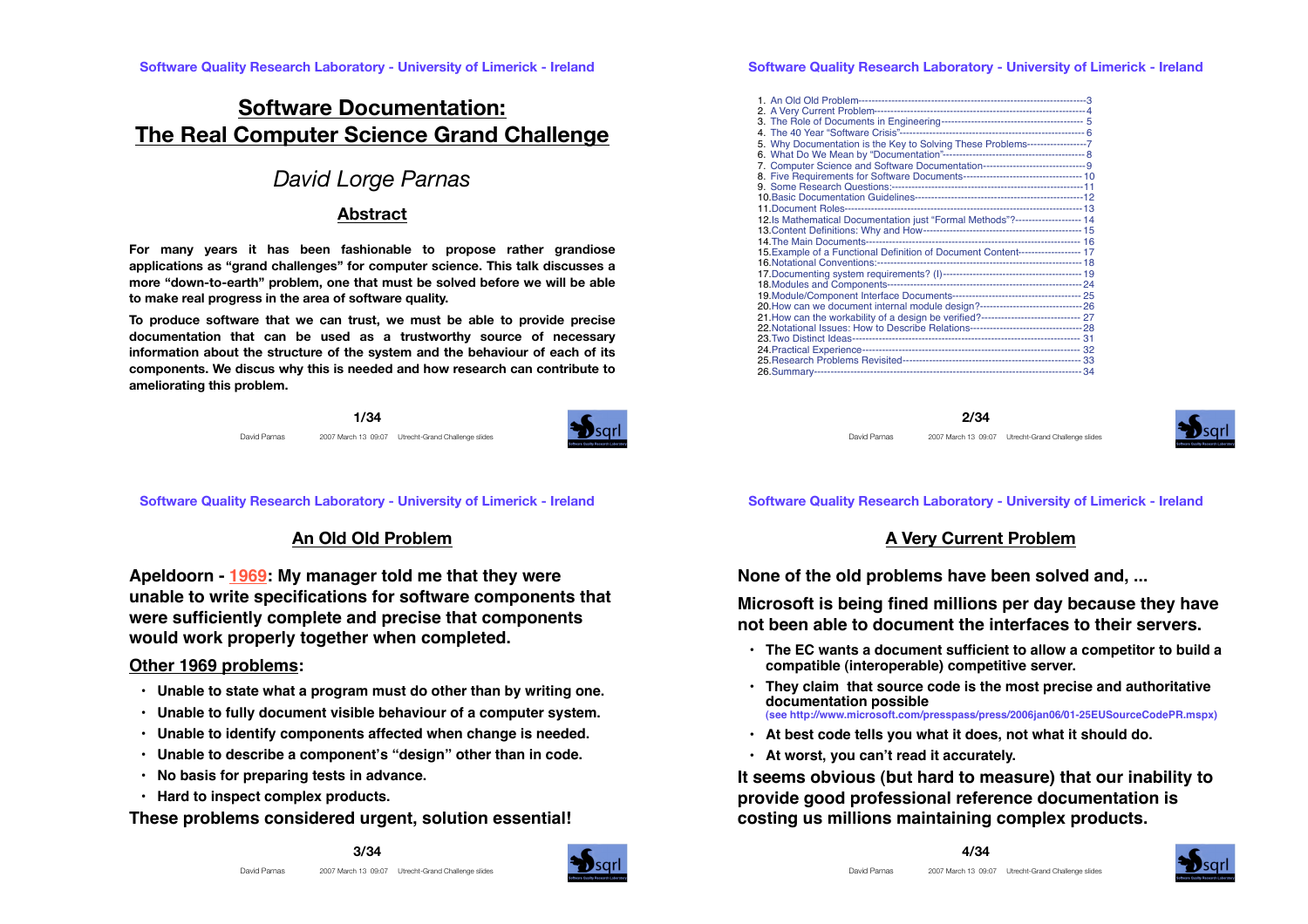### **The Role of Documents in Engineering**

**Engineers Design Through Documentation**

**Documents record key design decisions**

- **to guide the builders**
- **to assist in inspection**
- **to assist in maintenance**
- **to enable review**

**Documents are binding on everyone and fully controlled.**

**Documents are precise documents that use mathematics.**

**Documents are not introductions or tutorials,**

**Documents are not extracted comments (javadoc).**

**Documents show "separation of concerns".**

**5/34** David Parnas 2007 March 13 09:07 Utrecht-Grand Challenge slides



**Software Quality Research Laboratory - University of Limerick - Ireland**

## **Why Documentation is the Key to Solving These Problems**

 **•Decisions that are not fully documented have not really been considered and taken.** 

 **•Decisions that are not documented cannot be reviewed and products cannot be tested for compliance.** 

 **•Hierarchical Documentation is the key to inspection.**

 **•Precise documentation can be used to generate testcases and evaluate test-results.**

**The best thing that we researchers could do for software developers is to develop good documentation methods and tools to support the use of those methods and documents.**

**The 40 Year "Software Crisis"**

**Obviously not a "crisis".(turning point, moment of truth)**

**Three underlying causes for well-known symptoms:**

- **•Lack of disciplined design, careful choice of interfaces and careful structural decisions**
- **•Lack of thorough, review, inspection and testing**
- **•Lack of accurate, complete, precise documentation**

**Other problems (bugs, security flaws, cost of change, poor team cooperation, • • •) are all secondary.**

**We must attack the cause, not just the symptoms.**

# **Documentation is the key to all three.**





**Software Quality Research Laboratory - University of Limerick - Ireland**

## **What Do We Mean by "Documentation"**

**Practical tool, not just a theoretical achievement.**

- **•Authoritative repository of information**
- **•Usable as a quick and reliable reference by developers, reviewers, maintainers, users.**
- **•Easier to use for information retrieval than the code**
- **•Structured to avoid inconsistency**
- **•Quicker and more authoritative than trial executions**
- **•Useful before, during, and after the coding.**



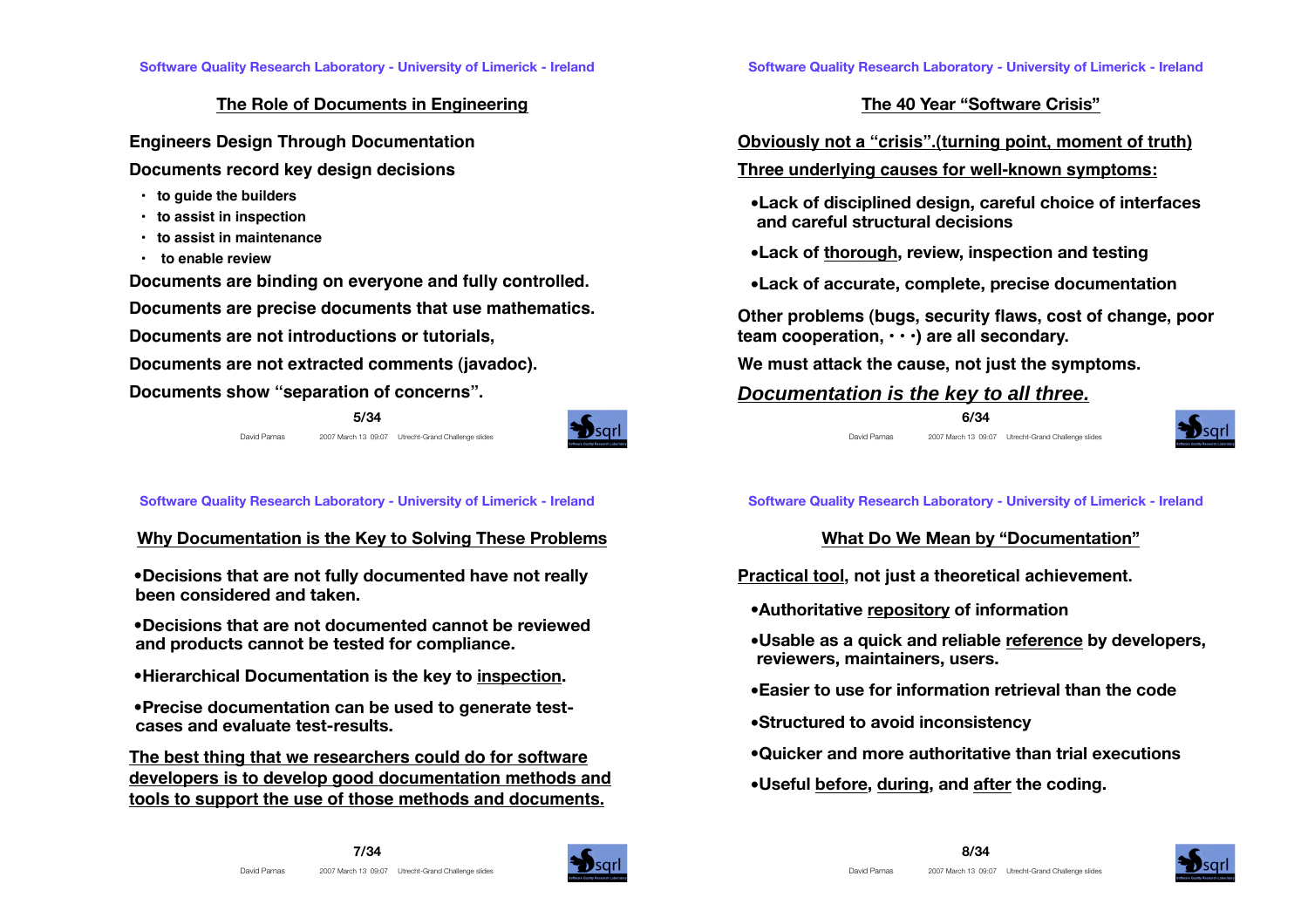## **Computer Science and Software Documentation**

**Engineers, managers bemoaned inability to document (specify and describe the behaviour of) software.** 

**Well known people responded by publishing specifications that were fragments of programs - not statements of requirements for that program.**

**Computer Scientists have treated specification as meaning "programming in a useless language" or models since that time.** 

**They regard documentation as an essay or commentary.**

**If you take the word "Engineer" in Software Engineer" seriously, you must ignore such views.** 

> **9/34** David Parnas 2007 March 13 09:07 Utrecht-Grand Challenge slides



**Software Quality Research Laboratory - University of Limerick - Ireland**

## **Some Research Questions:**

**What documents are needed and when are they needed?**

**What contents are required for each document?**

**How can we best represent this information (notation)?.**

**How can we check documents for consistency and completeness?**

**How can we show the workability of designs?**

**How can testing compare software and documents?**

**What tools would help to produce and use documentation**

**How can we specify requirements for interoperable network servers?**

## **Five Requirements for Software Documents**

- **•Accuracy**
- **•Precision**
- **•Consistency**
- **•Completeness**
- **•Ease of reference.**

**The first three can be achieved by using mathematics. The last three require improved notation and organization. All require content definitions for each document.**



David Parnas 2007 March 13 09:07 Utrecht-Grand Challenge slides



#### **Software Quality Research Laboratory - University of Limerick - Ireland**

## **Basic Documentation Guidelines**

**Never mix reference documents with introductions. Never rely on words; they will never be precise enough. Mathematics is the only way to be precise, but**

- **expressions must be simple and easily parsed**
- **Interpretation should be direct (closed form).**

**Only relevant information should be included and this information should be stated as directly as possible.** 

**Each item of information should be in only one place and everyone should know where it will be put/found .**

## **These are all easier said than done.**



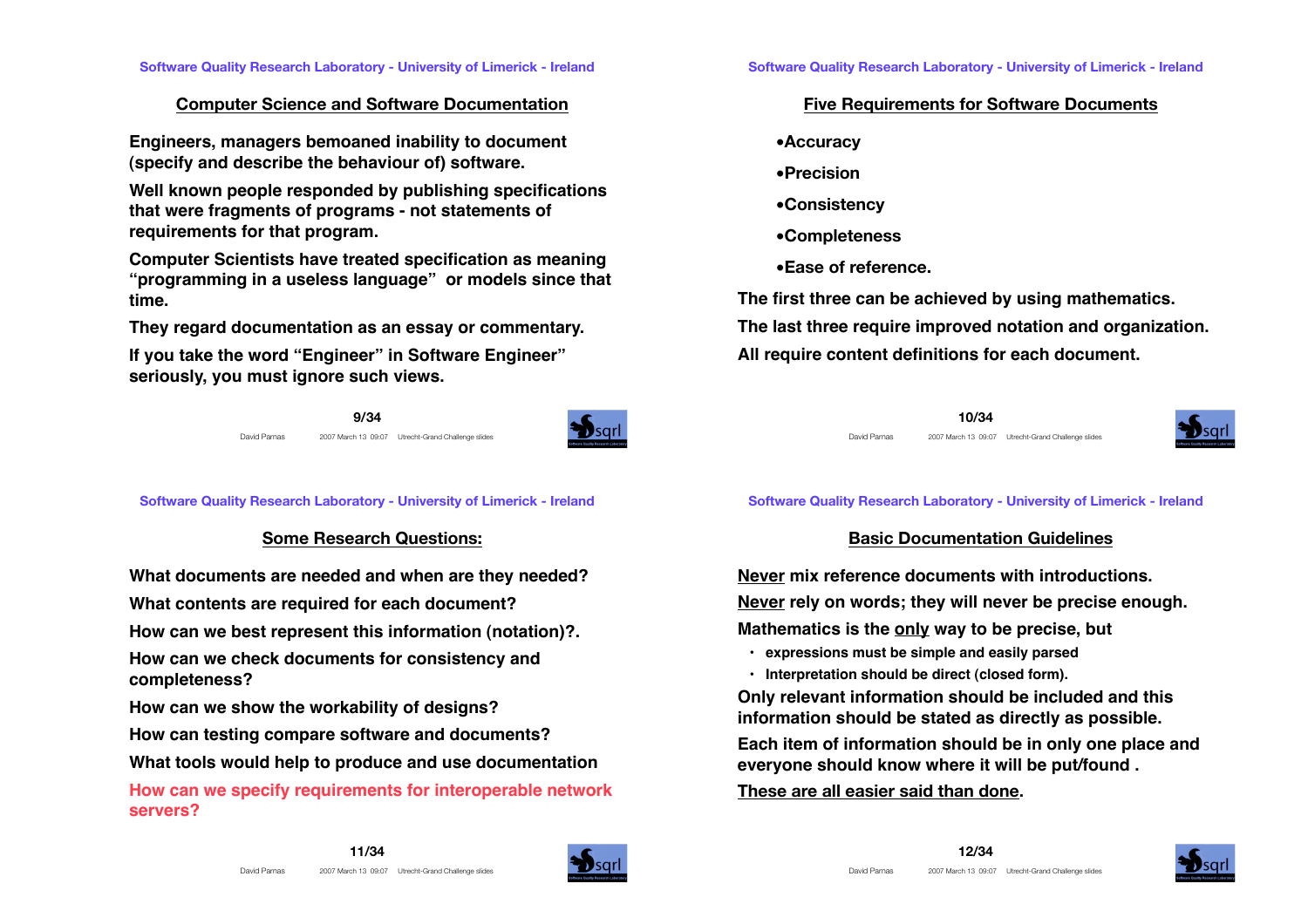### **Document Roles**

#### **Engineering usage:**

- **•A** *description* **states properties of a product; it may include a mixture of incidental and required properties.**
- **•A** *specification* **is a description that states only required properties.**
- **•A** *full specification* **is a specification that states all required properties.**

**The same notation may be used for all 3.**

**These classifications are a matter of intent not notation.** 

**There is no such thing as a "specification language".**

**13/34** David Parnas 2007 March 13 09:07 Utrecht-Grand Challenge slides



**Software Quality Research Laboratory - University of Limerick - Ireland**

### **Content Definitions: Why and How**

**Organizations often specify the format of a document, but they rarely specify the content.**

**We need a content definition to** 

- **know what to put where**
- **check for completeness.**

**Each document describes some mathematical relations.**

**Each document has a different range and domain**

**Define document content by stating which relation.**

**A complete document specifies which pairs are contained.**

**Content definitions say NOTHING about format, structure, notation, etc.**



## **Is Mathematical Documentation just "Formal Methods"?**

**Our goal is to organize information for easy retrieval. Engineering style of mathematics ("closed-form" solutions) Not axiomatic in style. Users calculate, not derive. No new mathematics needed - classical concepts suffice. Not intended for automatic programming (but possible). Proof is not the main goal (but possible). Documents are neither models nor programs.**





#### **Software Quality Research Laboratory - University of Limerick - Ireland**

## **The Main Documents**

- **(1) "System Requirements Document": Treats computer system as "black-box".**
- **(2) "System Design Document": Describes computers and communication.**
- **(3) "Software Requirements Document" [(1) + (2) or (1) (2)].**
- **(4) "Software Function Specification": Describes actual software behavior.**
- **(5) "Software Module Guide": How to find your module. (informal document).**
- **(6) "Module Interface Specifications": Treat each module as black-box.**
- **(7) "Uses Relation Document": Range and domain are sets of programs.**

**(8) "Module Internal Design Documents": data structure, abstraction relation, and program functions.**

### **Other documents may be needed for some systems.**

- **process structure**
- **component communication structure**



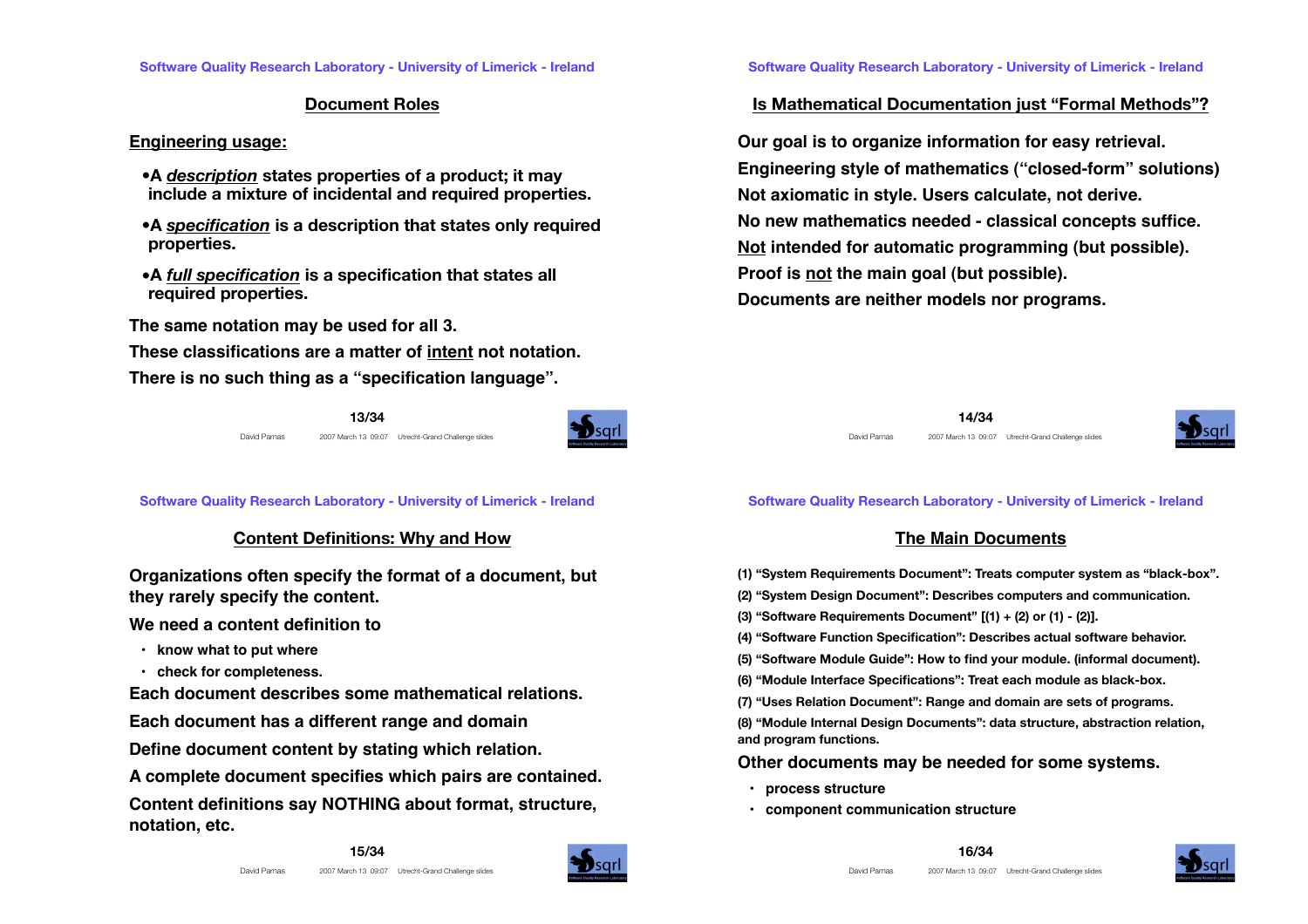#### **Example of a Functional Definition of Document Content**

**Deterministic Program effect described by a function from data-states to data-states.**

**(x,y) in that function if a program started in state x will terminate in state y. Function may be partial.** 

- **• Function can be described by precondition/postcondition pair.**
- **• Function can be described by Dijkstra!s "wp" (weakest precondition).**
- **• Function can be described by predicates (Hehner).**
- **• Function can be described by concurrent-assignment (Mills).**

#### **More is needed for non-deterministic programs.**

- **relation (data states** ⇒ **data states)**
- **competence set (starting states with termination guaranteed)**





**Software Quality Research Laboratory - University of Limerick - Ireland**

### **Documenting system requirements? (I)**

**Identify monitored variables**  $(m_1, m_2, ..., m_N)$ **. Identify controlled variables**  $(c_1, c_2, ..., c_P)$ **. For each scalar variable, x, denote the time-function describing its value by "xt ". The value of x at time t is denoted "xt (t)".** A vector of time-functions (v<sup>t</sup>1, V<sup>t</sup>2, ..., V<sup>t</sup>n) is denoted by "<u>v</u>t".

### **Notational Conventions:**

### **If R is a relation,**

**(1) R refers to the set of ordered pairs that constitutes the relation,**

**(2) R (x,y) is a predicate, the characteristic predicate of**  the set R.  $R(x,y)$  is *true* if and only if  $(x,y)$  is in R.

**(3) If R is a function, R(x) refers to y such that R(x,y)**





#### **Software Quality Research Laboratory - University of Limerick - Ireland**

### **How Can We Document System Requirements (II)?**

#### **Describe the following relations:**

### **Relation NAT:**

- **domain contains values of mt ,**
- **range contains values of ct ,**
- **(mt , ct ) is in NAT if and only if nature permits that behaviour.**

#### **Relation REQ:**

- **domain contains values of mt ,**
- **range contains values of ct ,**
- **(mt , ct ) is in REQ if and only if system should permit that behaviour.**



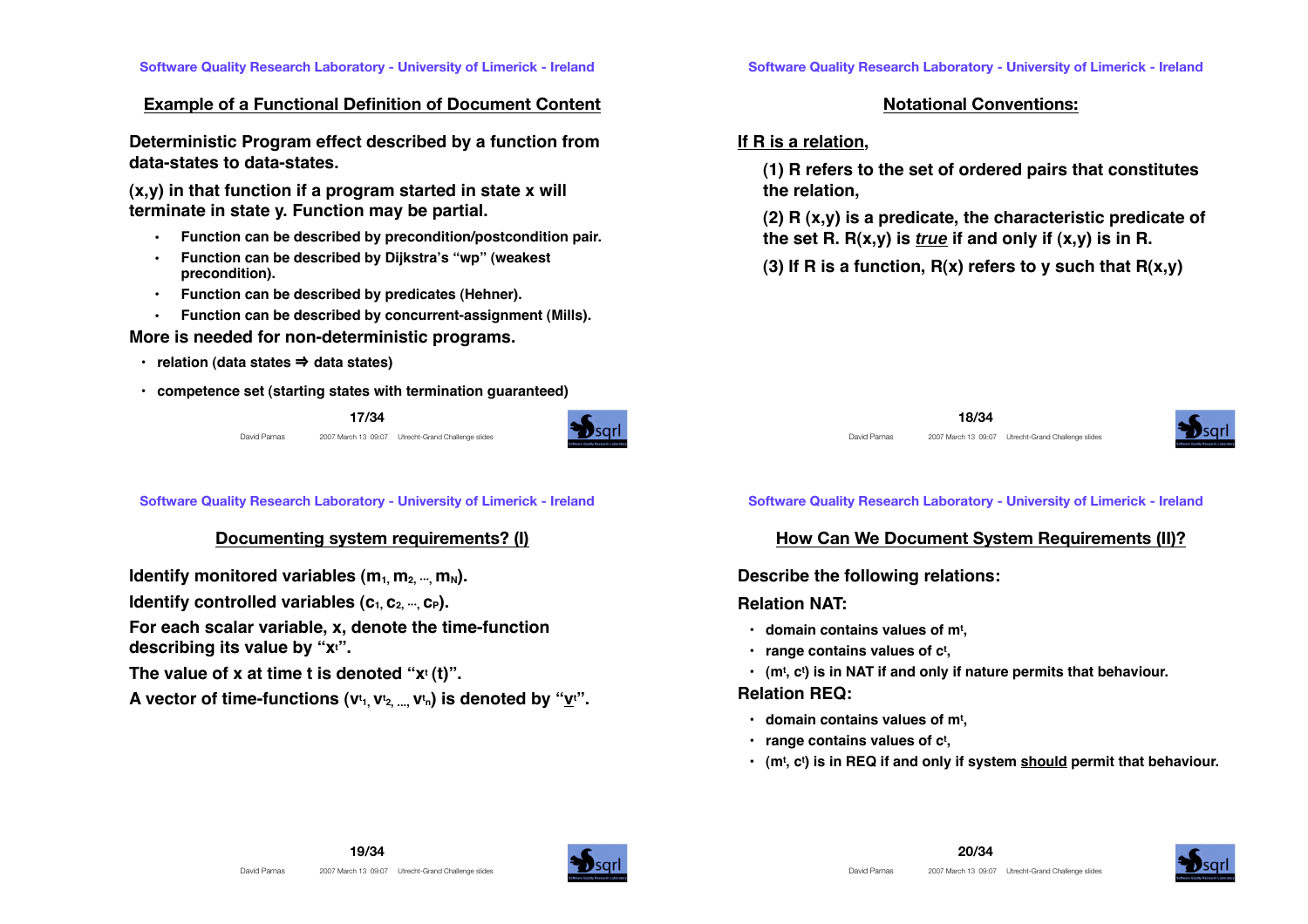#### **How can we document system requirements? (III)**

**The specification is complete if:,**

 $\cdot$  (1) domain(REQ)  $\supseteq$  domain(NAT).

**The relation REQ can be considered feasible with respect to NAT if (1) holds and:**

 **• (2) domain (REQ**㱯**NAT) = (domain(REQ)** 㱯 **domain(NAT)).**

#### **Software Quality Research Laboratory - University of Limerick - Ireland**

#### How can we document system design?

 $i^t$  denotes the vector valued time function  $(i^t_1, i^t_2, \cdots, i^t_r)$ one element for each of the input registers  $o<sup>t</sup>$  denotes the vector valued time function ( $o<sup>t</sup>$ <sub>1</sub>,  $o<sup>t</sup>$ <sub>2</sub>, •••,  $o<sup>t</sup>$ <sub>a</sub>) one element for each of the output registers

Document the following relations

Relation IN domain contains values of m<sup>t</sup> range contains values of it  $(\underline{m}^t, \underline{i}^t)$  is in IN if and only if input device permits that behaviour

It must be the case that (1) domain(IN)  $\supseteq$  domain(NAT)

Relation OUT domain contains the possible values of  $\mathbf{Q}^t$ range contains the possible values of c<sup>t</sup>  $(\underline{\mathbf{o}}^t, \underline{\mathbf{c}}^t)$  is in OUT if and only if output device permits that behaviour

**22/34**

David Parnas 2007 March 13 09:07 Utrecht-Grand Challenge slides



**Software Quality Research Laboratory - University of Limerick - Ireland**

**21/34** David Parnas 2007 March 13 09:07 Utrecht-Grand Challenge slides

#### How can we document software requirements?

Software requirements = system design + system requirements

(1)  $REO(m^t, c^t)$ 

(2)  $IN(m^{\dagger}, i^{\dagger})$ 

- $(3)$  OUT $(o^t, c^t)$  and
- (4) NAT $(m^t, c^t)$

The actual software can be described by  $(5)$  SOF $(i^{\dagger}, o^{\dagger})$ 

For the software to be acceptable, SOF must satisfy: (6)  $\forall m' \forall i' \forall g' \forall g' \Pi N(m', i') \land SOF(i', g') \land OUT(g', g') \land NAT(m', g') \rightarrow RED(m', g')$ 

Using functional notation: (6a)  $\forall m^t$  [m<sup>t</sup>  $\in$  domain(NAT)  $\rightarrow$  (REQ(m<sup>t</sup>) = OUT(SOF(IN(m<sup>t</sup>))))] **Software Quality Research Laboratory - University of Limerick - Ireland**

#### **Modules and Components**

**Distinct but related concepts:**

**Module (historically):**

 **• tasks (work-assignments) for developers**

 **• should have a shared "secret", (design decision) that it hides**

**Component:**

- **Distribution unit use as a whole or do not use it**
- **should offer an integrated set of services**

**A module may include several components**

**A component may include (parts of) several modules**

**Often something is both a module and a component.** 

**Same documentation scheme for both.**



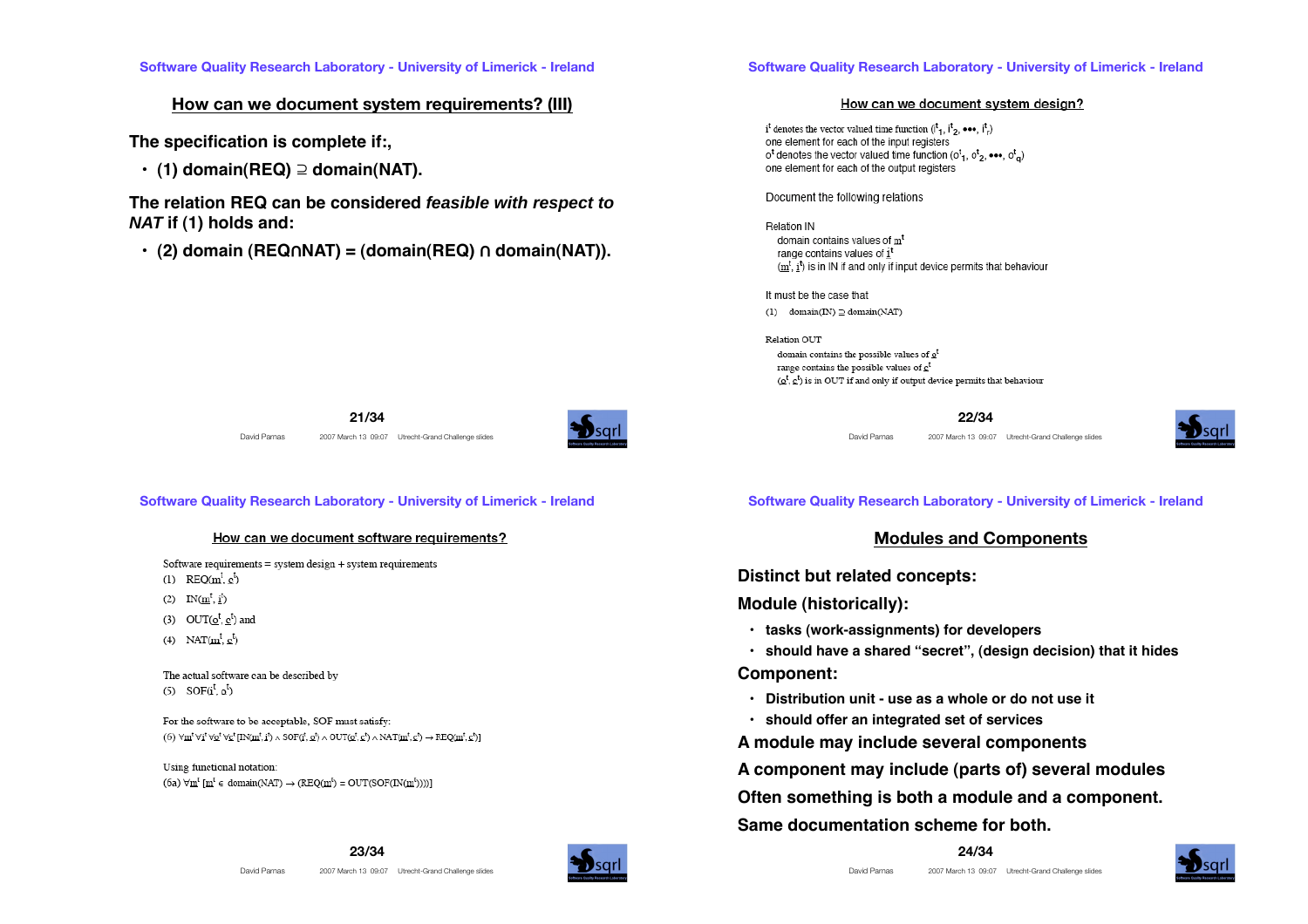## **Module/Component Interface Documents**

**Event descriptors: (Description of pre/post values of visible variables)**

**Time is included as a variable if needed.**

- **Trace: Sequence of event descriptors**
- **History: Trace describing what actually happened**
- **Document Relation: (history ⇒ output values)**

**Closer to our (A-7, SCR, 4-variable) requirements method than to earlier trace methods**

**25/34**



David Parnas 2007 March 13 09:07 Utrecht-Grand Challenge slides

**Software Quality Research Laboratory - University of Limerick - Ireland**

## **How can the workability of a design be verified?**

## **For all possible events, e**, the following must hold:



 $AR(d1,t1) \wedge e(d1,d2) = AR(d2,t1,e)$ 

**Software Quality Research Laboratory - University of Limerick - Ireland**

## **How can we document internal module design?**

**Module = private data structure + set of externally invocable programs**

**Design, usually in designer!s head, should be written down Three essential elements:**

- **(1) description of the data structure**
- **(2) abstraction relation (AR)**
- **•Domain: states**
- **•Range: traces**
- **•(d, t) is in AR if history t could result in state d**

**(3) program function (LD-relation) for each externally invocable program.**

### **26/34**

David Parnas 2007 March 13 09:07 Utrecht-Grand Challenge slides



**Software Quality Research Laboratory - University of Limerick - Ireland**

## **Notational Issues: How to Describe Relations**

**Relations can be described by a characteristic predicate but**

- **•What will it look like?**
- **•Will people be able to find what they want?**
- **•Will we make lots of errors?**
- **•Will people read it correctly?**

**The answers to these questions will discriminate between theoretical achievements and practical ones.** 



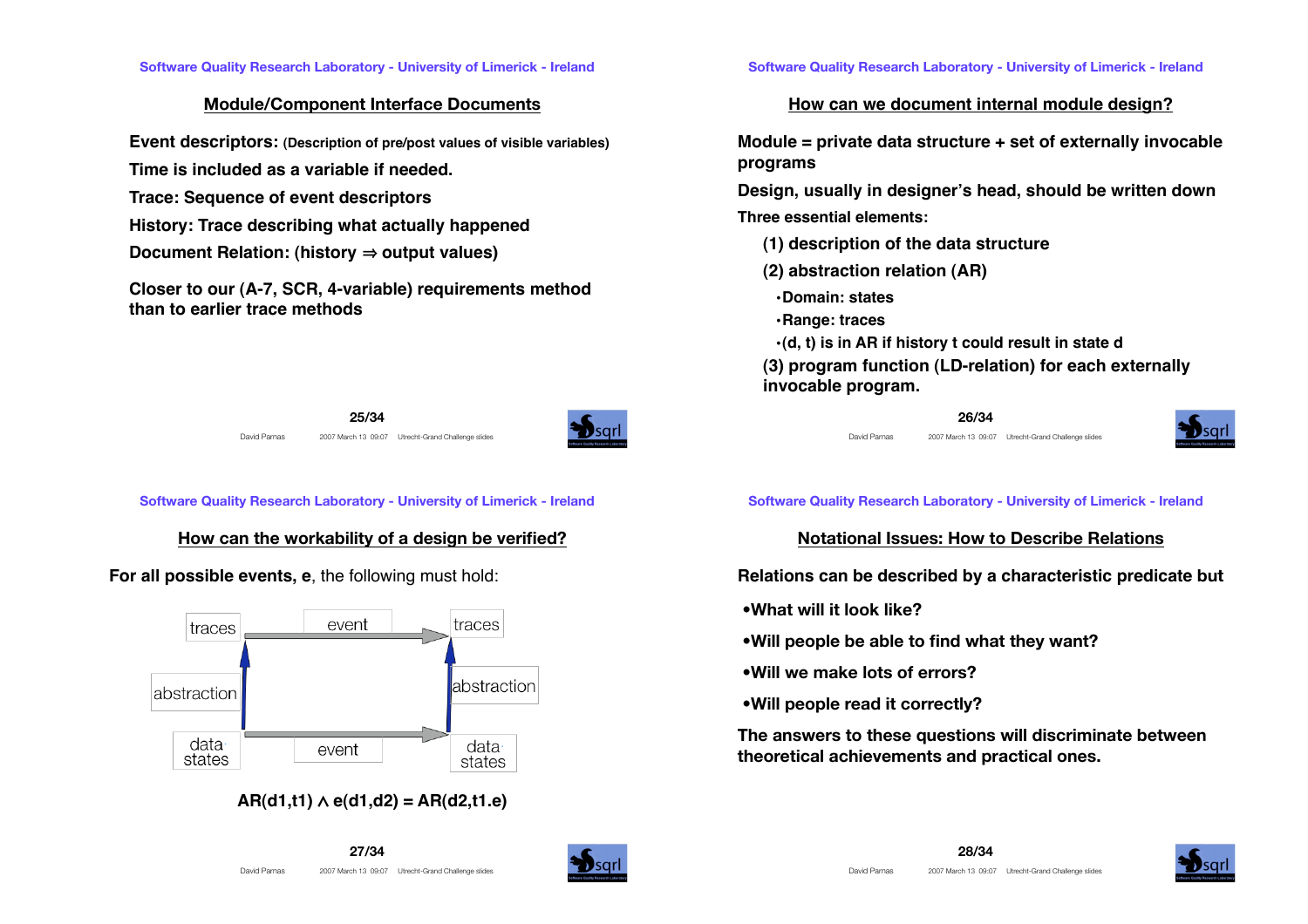### **Keyboard Checker: Conventional Expression**

**(N(T)=2**㱸**keyOK**㱸**(¬(T=\_)**㱸**N(p(T))=1))**㱹**(N(T)=1**㱸**(T=\_**㱹**(¬(T=\_)**㱸**N(p(T))=1))**㱸 **(¬keyOK**㱸**¬prevkeyOK**㱸**¬prevkeyesc))**㱹**((¬(T=\_)**㱸**N(p(T))=1)**㱸 **((¬keyOK**㱸**keyesc**㱸**¬prevkeyesc)**㱹**(¬keyOK**㱸**keyesc**㱸**prevkeyesc**㱸 **prevexpkeyesc))** $\lor$ **((N(T)=N(p(T))+1)** $\land$ **(¬(T=\_)** $\land$ **(1<N(p(T))<L))** $\land$ **(keyOK))** $\lor$ **((N(T)=N(p(T))-1))**㱸**(¬keyOK**㱸**¬keyesc**㱸**(¬prevkeyOK**㱸**prevkeyesc**㱸 **preprevkeyOK)**㱹**prevkeyOK)**㱸**((¬(T=\_)**㱸**(1<N(p(T))<L))**㱹**(¬(T=\_)**㱸**N(p(T))=L)))**㱹 **((N(T)=N(p(T)))**㱸**(¬(T=\_)**㱸**(1<N(p(T))!L))**㱸**((¬keyOK**㱸**¬keyesc**㱸**(¬prevkeyOK**㱸 **prevkeyesc∧¬preprevkeyOK))∨(¬keyOK ∧¬prevkeyOK∧ ¬prevkeyesc)∨ (¬keyOK**㱸**keyesc**㱸**¬prevkeyesc)**㱹**(¬keyOK**㱸**keyesc**㱸**prevkeyesc**㱸 **prevexpkeyesc))**㱹**((N(P(T)=Fail)**㱸**(¬keyOK**㱸**keyesc**㱸**prevkeyesc**㱸 **¬prevexpkeyesc)**㱸**(1!N(p(T))!L))**㱹**((N(P(T)=Pass)**㱸**(¬(T= \_)**㱸**N(p(T))=L)**㱸**(keyOK))**

**29/34**



David Parnas 2007 March 13 09:07 Utrecht-Grand Challenge slides

**Software Quality Research Laboratory - University of Limerick - Ireland**

### **Two Distinct Ideas**

- **1.**
- **2. Tabular Expressions**
- **3. Relational Model of Documentation**

**You need both ideas!**

 **•The relational model eliminates irrelevant "models" and focusses the documents on observable behaviour.**

 **•The tabular expressions "parse" the expressions and make it possible to use the information easily.** 



#### **Software Quality Research Laboratory - University of Limerick - Ireland**

#### **Keyboard Checker: Tabular Expression**

| $N(T) =$ |                     |                                                                    |       |                             |                 |               |
|----------|---------------------|--------------------------------------------------------------------|-------|-----------------------------|-----------------|---------------|
|          |                     |                                                                    |       | $\neg$ (T= $\Box$ ) $\land$ |                 |               |
|          |                     |                                                                    | $T =$ | $N(p(T)) = 1$               | 1 < N(p(T)) < L | $N(p(T))=L$   |
| keyOK    |                     |                                                                    | 2     | $N(p(T)) + 1$               | Pass            |               |
| ¬keyOK ∧ | ⊣keyesc<br>$\wedge$ | (¬prevkeyOK ∧ prevkeyesc ∧<br>$preprevkeyOK$ ) $\vee$ prevkey $OK$ |       |                             | $N(p(T)) - 1$   | $N(p(T)) - 1$ |
|          |                     | $\neg$ prevkeyOK $\land$ prevkeyesc $\land$<br>$\neg preprevkeyOK$ |       |                             | N(p(T))         | N(p(T))       |
|          |                     | $\neg$ prevkeyOK $\wedge \neg$ prevkeyesc                          | 1     | 1                           | N(p(T))         | N(p(T))       |
|          | keyesc<br>$\wedge$  | $\neg$ prevkeyesc                                                  |       | 1                           | N(p(T))         | N(p(T))       |
|          |                     | prevkeyesc ∧ ¬prevexpkeyesc                                        |       | Fail                        | Fail            | Fail          |
|          |                     | prevkeyesc∧ prevexpkeyesc                                          |       | 1                           | N(p(T))         | N(p(T))       |

**30/34**

David Parnas 2007 March 13 09:07 Utrecht-Grand Challenge slides



**Software Quality Research Laboratory - University of Limerick - Ireland**

### **Practical Experience**

#### **Major Projects:**

- **A-7 Onboard Flight Program**
- **Darlington Nuclear Station Shutdown System (60 + people)**
- **Bell Laboratories Service Evaluation System**
- **Ericsson Base Station Component**
- **Dell Keyboard Checking Program**
- **A wide variety of smaller projects and examples**

#### **Conclusions:**

- **It requires training!**
- **Engineers can use it and like it especially readers.**
- **Fewer mistakes than other approaches**
- **Many practical benefits**